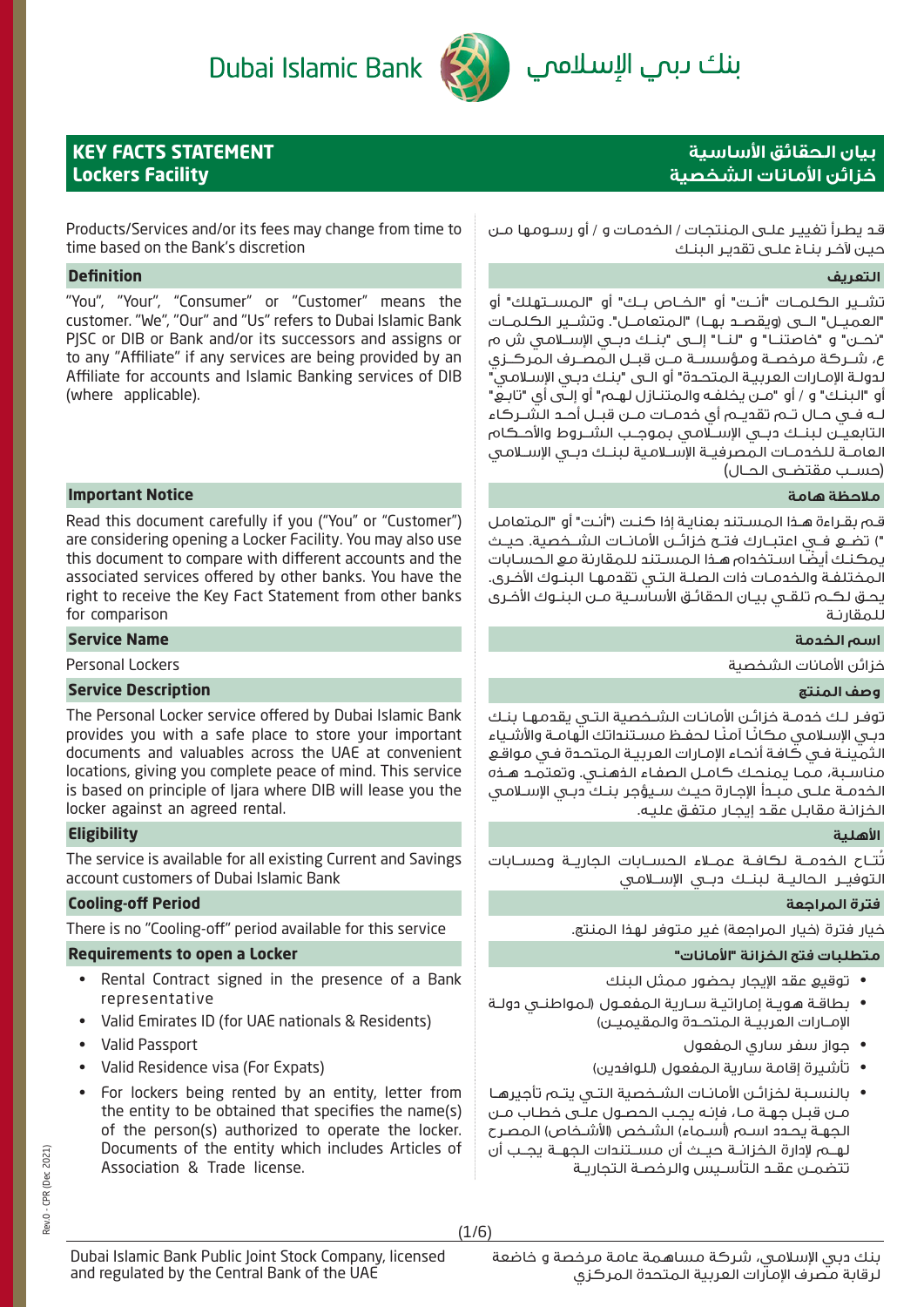

يجــب أن تكــون كافــة المســتندات المقدمــة صالحــة لمــدة لا تقـل عـن 30 يومـا وقـت تقديـم الطلـب ويجـب أن يطلـع ممثـل البنـك علـى النسـخة الأصليـة ً

يتوفـر إيجـار الأنـواع التاليـة مـن خزائـن الأمانـات الشـخصية فـي الفـروع، مقابـل إيجـار سـنوي ضئيـل:

- خزائن الأمانات الشخصية الصغيرة 1,050 درهم إماراتي
- خزائن الأمانات الشخصية المتوسطة 1,312.50 درهم إماراتي
- خزائن الأمانات الشخصية الكبيرة 2,100 درهم إماراتي

يتوفـر إيجـار خزائـن الأمانـات الشـخصية فـي فـرع شـارع الشـيخ زايـد علـى النحـو التالـي:

- خزائن الأمانات الشخصية الصغيرة 1,050 درهم إماراتي
- خزائن الأمانات الشخصية المتوسطة 1,575 درهم إماراتي
- خزائن الأمانات الشخصية الكبيرة 2,625 درهم إماراتي

ً هنـاك أيضـا وديعـة تأميـن لمـرة واحـدة (قابلـة للاسـترداد) قابلـة للتطبيــق علــى خزائــن الأمانــات الشــخصية ، فــي وقــت تقديــم الطلـب:

- 3,000 درهم إماراتي لفرع شارع الشيخ زايد
	- 500 درهم إماراتي لكافة الفروع الأخرى

# **توفر الخدمة: Availability**

تتوفر خدمة الخزانة في فروع بنك دبي الإسلامي التالية:

- فرع السلام أبو ظبي
- فرع الوحدة مول أبوظبي
- فرع الشعلة الرئيسي دبي
	- فرع الجميرة دبي
- فرع شارع الشيخ زايد دبي
	- فرع آل مكتوم- دبي
- فرع البرشاء (تعاونية الاتحاد) دبي
	- فرع القرائن الشارقة
	- فرع الشارقة الرئيسي الشارقة
	- فرع عجمان الرئيسي عجمان
- فرع رأس الخيمة الرئيسي رأس الخيمة

خزائـن الأمانـات الشــخصية فــي الفــروع المعنيــة تخضــع لتوفـر الخدمـة

# **إمكانية الوصول Accessibility**

- يمكـن الوصـول إلـى كافـة خزائـن الأمانـات الشـخصية خـلال سـاعات عمـل الفـرع باسـتثناء فـرع شـارع الشـيخ زايـد (فـرع (SZR
- يمكــن الوصــول إلــى خزائــن الأمانــات الشــخصية فــي فــرع ً شــارع الشــيخ زايــد بعــد ســاعات عمــل الفــرع أيضــا
- ســيتم تســليم مفتاحيــن لــك بمجــرد اســتئجار خزانــة وذلـك بكافـة الفـروع باسـتثناء فـرع شـارع الشـيخ زايـد حيـث يمكــن الوصــول إلــى الخزانــة باســتخدام أحــد المفاتيــح ً بالإضافـة إلـى المفتـاح الرئيسـي الـذي سـيكون متاحـا فـي الفــرع
- بالنسـبة لخزائـن الأمانـات الشـخصية فـي فـرع شـارع الشـيخ زايــد، ســتعمل بطاقــة الخصــم الخاصــة بكــم كمفتــاح للوصـول إلـى الخزانـة. حيـث يمكنـك الوصـول إلـى الخزانـة بنفســك بــدون ممثــل البنــك.

All documents provided must be valid for a period of at least 30 days at the time of application and the original must be seen by a Bank representative

# **أنواع الخزائن - ا5يجارات والرسوم Charges & Rentals - Lockers of Types**

The following types of lockers are available for rent in the Branches, for a nominal annual Rental:

- Small Lockers AED 1,050
- Medium Lockers AED 1,312.50
- Large Lockers AED 2,100

The rent for the lockers available at the Shaikh Zayed Road Branch as follows:

- Small Lockers AED 1,050
- Medium Lockers AED 1,575
- Large Lockers AED 2,625

There is also a one-time (refundable) security deposit applicable for lockers, at the time of application:

- AED 3,000 for Shaikh Zayed Road Branch
- AED 500 for all other branches

The locker service is available in the following Dubai Islamic branches:

- Al Salam Branch Abu Dhabi
- Al Wahda Mall Branch Abu Dhabi
- Al Shoala Main Branch Dubai
- Jumairah Branch Dubai
- Sheikh Zayed Road Branch Dubai
- Al Makhtom Branch Dubai
- Al Barsha (Union Coop) Branch Dubai
- Al Qarrayn Branch Sharjah
- Sharjah Main Branch Sharjah
- Ajman Main Branch Ajman
- Ras Al Khaimah Main Branch Ras Al Khaimah

The lockers in the respective branches are subject to availability

- All Lockers, except the Shaikh Zayed Road Branch (SZR Branch), are accessible during the Branch working hours
- Lockers at the SZR Branch are accessible after Branch working hours as well.
- For all branches except SZR Branch, there will be 2 keys issued to you once you have rented a locker. The locker can be accessed by using one of the keys along with a Master key which will be available at the Branch
- For lockers at the SZR Branch, your debit card will act as a key to access the locker. You can access the locker on your own without a Bank representative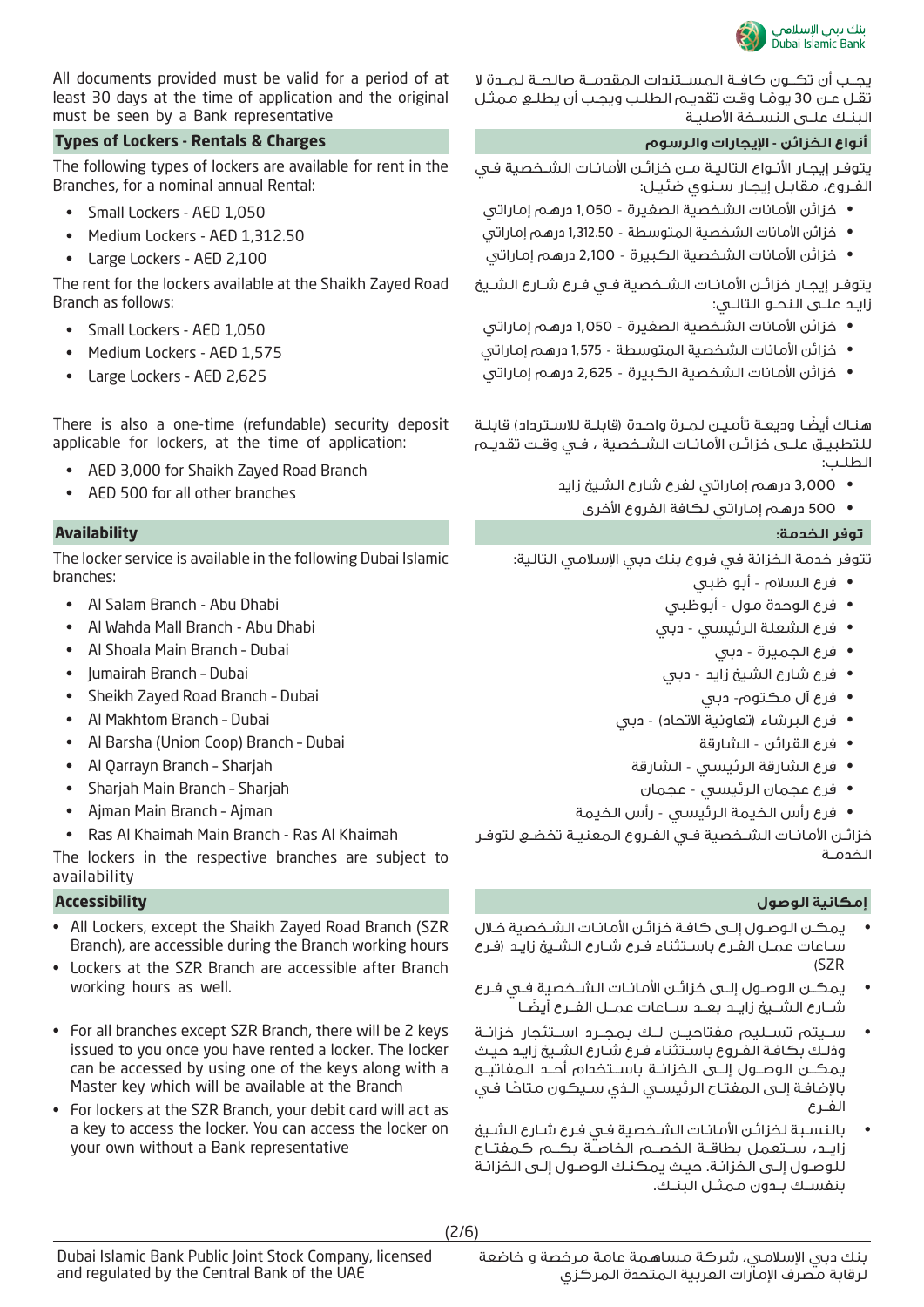

# **Replacement of Lost Locker Keys المفقودة الخزانة مفاتيح استبدال**

In case the locker keys are lost/misplaced, you need to do the following:

- File a report with the Police
- Approach the branch with the locker and request for the keys to be replaced
- Provide the police report to the branch official
- Provide Valid Emirates ID (for UAE nationals & Residents)
- Provide Valid Passport
- Provide Valid Residence visa (For Expats)
- For lockers being rented by an entity, a letter from the entity to be obtained that specifies the name(s) of the person(s) authorized to operate the locker. Documents of the entity which includes Articles of Association & Trade license are required.

All documents provided must be valid for a period of at least 30 days at the time of application and the original must be seen by a Bank representative. The Bank will arrange for the locker to be opened in the customer's presence and arrange for a new set of Keys. The replacement charges for the Keys will be borne by the customer.

Closure of Lockers requires the following:

- Cancelation of Locker lease agreement signed in the presence of a Bank representative
- Valid Emirates ID (for UAE nationals & Residents)
- Valid Passport
- Valid Residence visa (For Expats)
- Ensure that you have no liabilities (outstanding rental fees or lock\key change charges)
- Remove the contents of the locker
- Handover 2 keys to the Bank

All documents provided must be valid for a period of at least 30 days at the time of application and the original must be seen by a Bank representative

- The keys given to you is the Bank's property, and you undertake to safeguard, not to copy or give such keys to others, and you further undertake not to disclose the Box's number or secret code if any and acknowledge and agree that you will be personally liable in case of any misuse of the keys and shall bear the cost of a procuring a new keys if required and any other costs or expenses for repairing and opening the Box
- You undertake to return the keys of the Box to the Bank at the expiry of the lease period of the Box and/or termination of the Lease Agreement. In the event that such keys are not returned or where the Bank incurs any costs or expenses in relation to the Lease Agreement, the Bank may take any necessary legal action to preserve its rights and interest

فــي حالــة فقــد مفاتيــح الخزانــة / فــي غيــر مكانهــا، عليــك القيــام بمــا يلــي:

- تقديم تقرير إلى الشرطة
- التوجه للفرع بالخزانة وطلب استبدال المفاتيح
	- تقديم تقرير الشرطة إلى مسؤول الفرع
- تقديـم هويـة إماراتيـة سـارية المفعـول (لمواطنـي دولـة الإمــارات العربيــة المتحــدة والمقيميــن)
	- تقديم جواز سفر ساري المفعول
	- تقديم تأشيرة إقامة سارية المفعول(للوافدين)
- بالنسـبة لخزائـن الأمانـات الشـخصية التـي يتـم تأجيرهـا مـن قبـل جهـة مـا، يجـب الحصـول علـى خطـاب مـن الجهة يحـدد اسـم (أســماء) الشــخص (الأشــخاص) المصـرح لهـم بتشـغيل الخزانـة حيـث يتطلـب تقديـم مسـتندات الجهـة التـي تتضمـن عقـد التأسـيس والرخصـة التجاريـة.

يجــب أن تكــون كافــة المســتندات المقدمــة صالحــة لمــدة 30 يومـا علـى الأقـل وقـت تقديـم الطلـب ويجـب أن يطلـع ممثـل البنــك علــى النســخة الأصليــة. وســيقوم البنــك بترتيــب فتــح ً الخزانــة فــي وجــود العميــل والترتيــب لمجموعــة جديــدة مــن المفاتيــح ويتحمــل العميــل رســوم اســتبدال المفاتيــح.

### **إغلاق خزائن امانات الشخصية Lockers of Closure**

يتطلب إغلاق خزائن الأمانات الشخصية ما يلي:

- إلغاء عقد إيجار الخزانة الموقعة بحضور ممثل البنك
- بطاقـة هويـة إماراتيـة سـارية المفعـول (لمواطنـي دولـة الإمــارات العربيــة المتحــدة والمقيميــن)
	- جواز سفر ساري المفعول
	- تأشيرة إقامة سارية المفعول (للوافدين)
- تأكـد مـن عـدم وجـود أي التزامـات عليـك (رسـوم الإيجـار المســتحقة أو رســوم القفــل / تغييــر المفتــاح)
	- التخلص من محتويات الخزانة
		- تسليم مفتاحين للبنك

يجــب أن تكــون كافــة المســتندات المقدمــة صالحــة لمــدة لا تقـل عـن 30 يومـا وقـت تقديـم الطلـب ويجـب أن يطلـع ممثـل البنـك علـى النسـخة الأصليـة ً

# **الشروط واحكام الرئيسية Conditions & Terms Key**

- تُ ُ عــد المفاتيــح المقدمــة لــك ملــك للبنــك، وأنــت تتعهــد بالحفــاظ عليهــا، وليــس نســخ أو إعطــاء هــذه المفاتيــح للآخريــن، كمــا تتعهــد بعــدم الكشــف عــن رقــم الصنــدوق أو الرمــز الســري إن وجــد، وتقــر وتوافــق علــى أنــك ســوف تكــون مســؤول بشــكل شــخصي فــي حالــة أي إســاءة اسـتخدام للمفاتيـح وتحمـل تكلفـة شـراء مفاتيـح جديـدة إذا لـزم الأمـر وأي تكاليـف أو مصاريـف أخرى لإصلاح الصندوق وفتحــه
- تتعهـد بإعـادة مفاتيـح الصنـدوق إلـى البنـك عنـد انتهاء فترة إيجـار الصنـدوق و / أو إنهـاء اتفاقيـة الإيجـار. فـي حالـة عـدم إعـادة هـذه المفاتيـح أو فـي حالـة تكبـد البنـك أي تكاليـف أو نفقـات تتعلـق باتفاقيـة الإيجـار، حيـث يجـوز للبنـك اتخـاذ أي إجـراء قانونـي ضـروري للحفـاظ علـى حقوقـه ومصالحـه.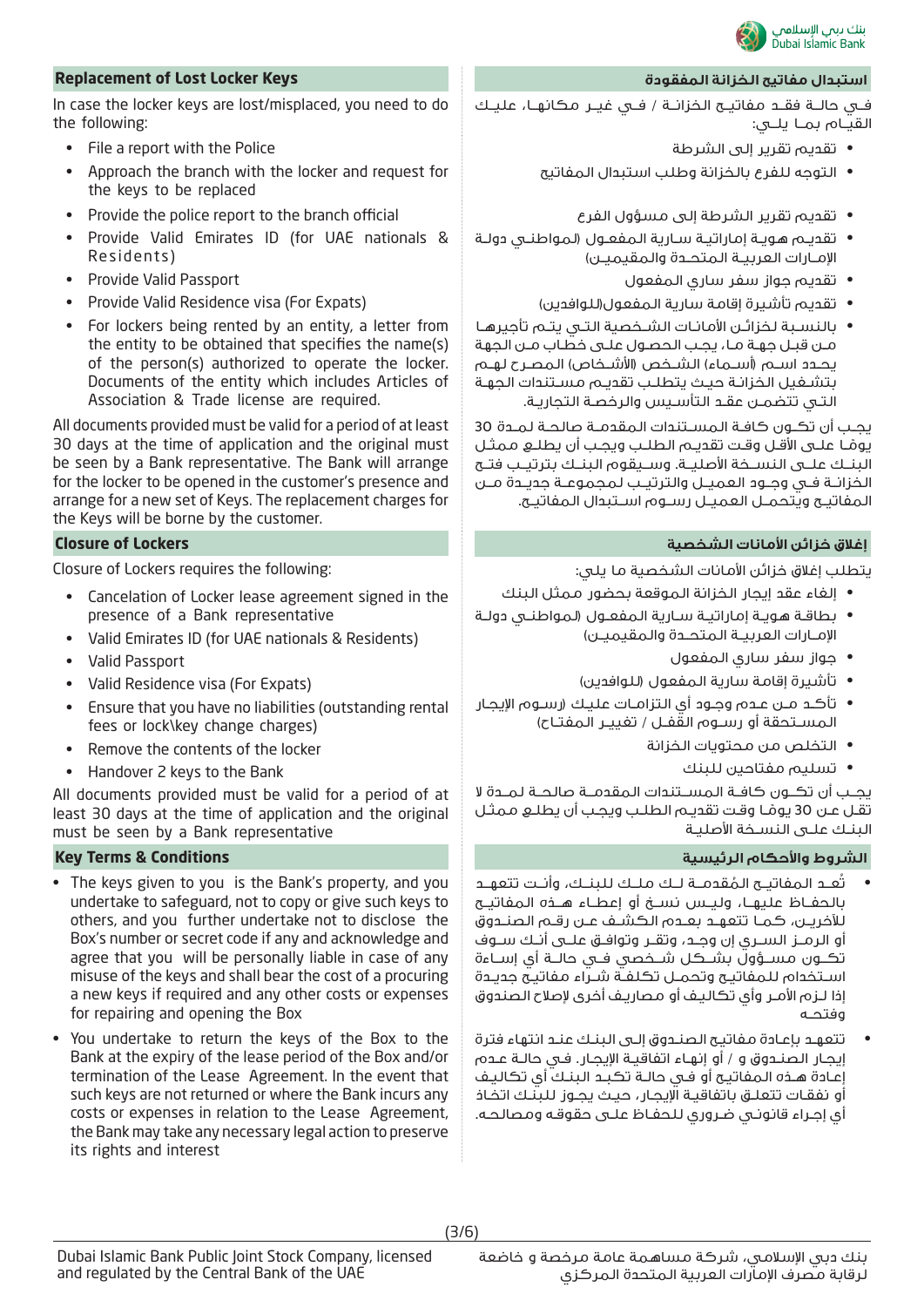

- يجـب عليـك إخطــار البنــك كتابيـًـا علــى الفــور فــي حالــة ضيــاع أو ســرقة كل مــن مفاتيــح الصنــدوق أو أحدهــا، وسـتكون مسـؤولاً عـن أي خسـارة أو ضـرر ناتـج خـلال الفتـرة مــن هــذا الحــادث حتــى يتــم إخطــار البنــك علــى النحــو الموصـوف أعـلاه. يجـب عليـك إخطـار المؤجـر كـتابيـًا علــى الفــور فــي حالــة العثــور علــى المفتــاح (المفاتيــح) المفقــودة
- تتعهــد بإخطــار البنــك بــأي تغييــر يطــرأ علــى عنوانــك وتفاصيــل الاتصــال بــك، وإذا لــم تفعــل ذلــك، فســتكون كافــة الإخطــارات والمراســلات التــي تتــم معــك علــى عنوانـك الأخيـر المقـدم للبنـك سـارية ويعتبـر عنوانـك غيـر معــروف إذا لــم تــرد علــى اتصــال البنــك مــن خــلال إجــراء معاملـــة فــي غضــون 3 أشـــهر، بـــحـءًا مــِــن تاريـــخ تصنيـــف جميـع الحسـابات التـي تمتلكهـا علـى أنهـا "غيـر نشـطة: مؤهلـة للخمـود " و / أو تصنيـف المبالـغ / صنـدوق الودائـع ُ علــى أنهــا "غيــر مطالــب بهــا". "
- القانــون واجــب التطبيــق واختصــاص المحكمــة: تخضــع شــروط وأحــكام هــذا المنتــج للقوانيــن الاتحاديــة لدولــة الإمــارات العربيــة المتحــدة كمــا تطبقهــا المحكمــة المختصــة فــي دولــة الإمــارات العربيــة المتحــدة إلــى الحــد الــذي لا تتعــارض فيــه مــع مبــادئ الشــريعة الإســلامية.

تتوفـر الشـروط والأحـكام التفصيليـة علـى موقـع البنـك علـى https://www.dib.ae/terms-and-conditions :التالـي الرابـط

ً يحتفـظ البنـك بالحـق فـي تغييـر الشـروط والأحـكام لاحقـا، مـع إشـعار مسـبق قبـل 60 يومـا **ا** 

- لا يجــوز لــك الاحتفــاظ فــي الصنــدوق بأيــة مــواد قــد تعــرض الصندوق أو البنك لأية مخاطر أو أي مواد محظورة بموجب أحـكام الشـريعة أو القانـون أو اللوائـح الأخـرى التـي تفرضها السـلطات المحليـة وسـتكون مسـؤولاً أمـام البنـك عـن أي أعمـال مدنيـة، لهـا آثـار جنائيـة، والأضـرار الناتجـة عـن انتهـاك أحـكام اتفاقيـة الإيجـار
- إذا قـرر البنـك أن الصنـدوق معـرض لأيـة مخاطـر أو يحتـوي علـــى أي مــواد خطــرة، فيتعيــن عليــك بنــاءْ علـــى طلــب البنــك الحضــور إلــى الصنــدوق لتفريغــه مــن هــذه المــواد الخطــرة وفــي حالــة عــدم الحضــور فــي الوقــت المطلــوب، ســيحق للبنــك الحصــول علــى إذن مــن المحكمــة لفتــح الصنــدوق وتفريغــه مــن مثــل هــذه المــواد الخطــرة. ومــع ثلـك، إذا كان مطلوبًـا إزالـة مثـل هـذه المـواد الخطـرة مـن الصنــدوق دون أي تأخيــر، فيمكــن للجنــة مكونــة مــن لا يقــل عــن ثلاثــة مــن موظفــي البنــك القيــام بذلــك وإعــداد تقريــر فــي هــذا الصــدد.
- لـن يتـم السـماح لـك بالدخـول إلـى غرفـة الصناديـق حتـى يتــم يـدفــع الإيجــار (فــبي حالــة تجديــد عـقــد الإيجــار تـلـقائيـًا) أو فـي حالـة عـدم دفـع أي تكاليـف ومصاريـف متعلقـة بعقـد الإيجـار

# خزائن الأمانات الشخصية غير المُطالب بها

تصنف الخزانة على أنها لم تتم المطالبة بها في حال:

أ. تـم تصنيـف حسـابكم الجـاري أو التوفيـر لـدى بنـك دبـي الإسـلامي علـى أنـه خامـد، و

ب. يظل إيجار الخزانة مستحقاً لمدة تزيد عن 3 سنوات، و

ج. لــم يتلـق البنـك ردًا مــن جانبكــم، أو أنـك لــم تقـم بإجـراء ترتيبـات بديلـة للخزانـة.

- You shall immediately notify the Bank in writing in case both or one of the keys of the Box is lost or theft, and you shall be responsible for any loss or damage result during the period from such incident till the Bank is notified as afore described. You shall immediately notify the lessor in writing in case the lost key(s) is/are found
- You undertake to notify the Bank of any change to his address and contact details, and if you do not do so, all notifications and communications with him on your last address given to the Bank shall be valid and your address shall be considered as unknown if you did not respond to the Bank's communication by making a transactional action within 3 months, counting from the date of classifying all accounts held by you as "Inactive: Eligible for Dormancy" and/or classifying amounts/safe deposit box as "Unclaimed."
- Governing law and Jurisdiction of Court: the terms and conditions of this product shall be governed by the federal laws of the UAE as applied by the competent court of the UAE to the extent they are not in conflict with the principles of Sharia.

Detailed T&Cs available on the Bank's website at the following link: https://www.dib.ae/terms-and-conditions

The Bank reserves the right to change the Terms & Conditions later, with a 60-days notice.

# **تحذيرات / عواقب قانونية Consequences Legal/Warnings**

- You shall not keep in the Box any material that may pose the Box or the Bank to any risk or any materials prohibited by the sharia or law or other regulations imposed by the local authorities and shall be liable to the Bank for any civil and criminal implications and damage resulting from violating the provision of the Lease Agreement
- If the Bank determines that the Box is posed to any risk or contains any dangerous materials, you upon request by the Bank shall attend to the Box to empty it from such dangerous materials and in case you do not attend on the time required, the Bank will have the right to obtain a court permission to open the Box and empty it from such dangerous materials. However, if it is required that such dangerous material removed from the Box without any delay then a committee of at least three Bank officers may do so and prepare a report in this respect
- You shall not be admitted to the Boxes room till you pay the Rent (in case the Lease Agreement is automatically renewed) or in case you do not pay any costs and expenses related to the Lease Agreement

### **Unclaimed Lockers**

The Locker shall be classified as unclaimed if:

- a. Your Current or Savings account with Dubai Islamic Bank is classified as Dormant, and
- b. The rent on the Locker remains outstanding for a period of more than 3 years, and
- c. The Bank has not received a reply from you, or you have not made alternative arrangements for the Locker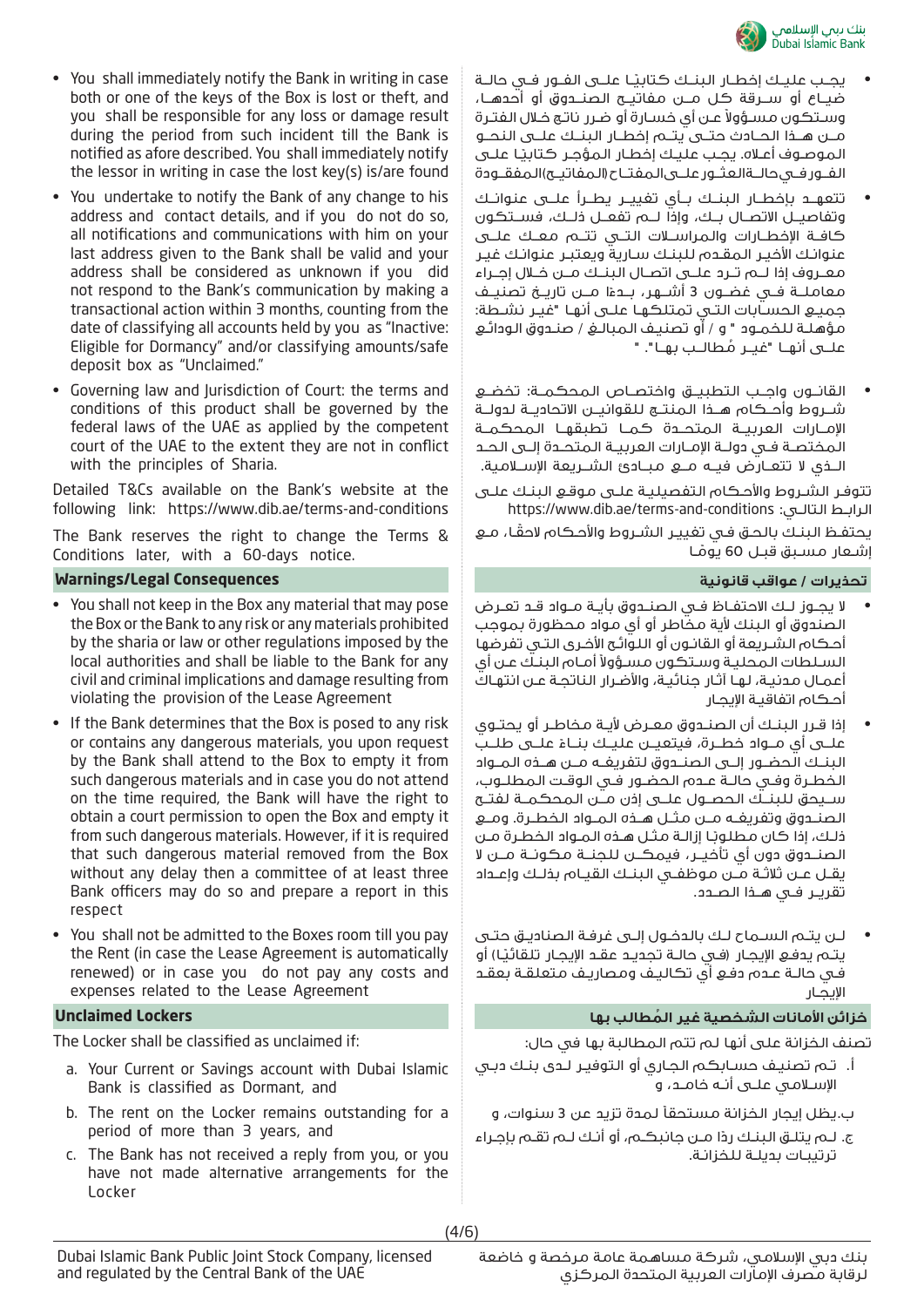

د.بالنســبة لخزائــن الأمانــات الشــخصية التــي تحتفــظ بتصنيــف "لــم تتــم المطالبــة بــه" لمــدة 3 أشــهر بعــد إرســال إخطــار إلــى العميــل، يجــب علــى البنــك مطالبــة المحكمـة بتعييـن ممثـل للمحكمـة للإشـراف علـى فتـح / اسـتعادة الخزانـة وتقديـم التوجيهـات المتعلقـة التصـرف فــي المحتويــات أو تعييــن وصــي مــن المحكمــة.

- كيفية تقديم شكوى؟
	- أي فرع
- مديــر علاقاتكــم المخصــص إذا تــم تعيينــه لحســابكم المصرفــي
	- الخدمات المصرفية عبر الهاتف (2222 609 4 +971)
		- الإنترنت والخدمات المصرفية للهاتف المتحرك
			- Contactus@dib.ae :الإلكتروني البريد•
		- نموذج شكوى عبر الموقع الالكتروني الخاص بنا
- عــن طريــق البريــد: وحــدة إدارة الشــكاوى، بنــك دبــي الإســلامي، ص.ب: ،1080 دبــي، الإمــارات العربيــة المتحــدة.

ســوف نتلقــى الشــكاوى الخاصــة بكــم فــي غضــون يومــي عمـل وسنسـعى جاهديـن للـرد علـى شـكواكم فـي غضـون 5 أيــام عمــل فــي المتوســط

أقر\نقـر باسـتلام وفهـم بيـان الحقائـق الأساسـية هـذا، كمـا أقـر\ نقــر بأنني\بأننــا قــد فهمت\فهمنــا ميــزات المنتــج أو الخدمــة، وتســعيرتها، ومزاياهــا ومخاطرهــا والرســوم المرتبطــة بهــا وحقــوق المســتهلك والتزاماتــه علــى النحــو الــوارد والمفصــل فــي بيــان الحقائــق الأساســية. أقر\نقــر وأوافق\نوافــق بــأن أي ً خدمـة مصرفيـة يتـم تقديمهـا سـتكون وفقـا لتقديـر بنـك دبـي الإســلامي وتخضــع لجميــع الشــروط والأحــكام المعمــول بهــا ضمــن الشــروط والأحــكام العامــة للخدمــات المصرفيــة لبنــك دبــي الإســلامي، والتــي قــد يتــم تعديلهــا مــن وقــت لآخــر.

|       | المتعامل 1:                          |
|-------|--------------------------------------|
|       | التاريخ والوقت                       |
| ∍     | أسم المتعامل                         |
| 0     | رقم بطاقة الهوية الإماراتية \ الجواز |
| ature | توقيع المتعامل                       |
|       | المتعامل 2:                          |
|       | التاريخ والوقت                       |
| ∍     | أسم المتعامل                         |
| 0     | رقم بطاقة الهوية الإماراتية \ الجواز |
| ature | توقيع المتعامل                       |
|       | المتعامل 3:                          |
|       | التاريخ والوقت                       |
| ∍     | أسم المتعامل                         |
| 0     | رقم بطاقة الهوية الإماراتية \ الجواز |
| ature | توقيع المتعامل                       |
|       |                                      |

d. For Locker(s) that maintain a classification of "unclaimed" for 3 months after sending a notification to the customer, the Bank shall request the court to appoint a court representative to supervise opening/ repossess the Locker and provide directions regarding the disposal of the contents or appointing a custodian from the court

## **Registering a Complaint شكوى تسجيل**

How to complain to us?

- Any branch
- If assigned to your bank account, your dedicated relationship manager
- Phone Banking (+971 4 609 2222)
- Internet and Mobile Banking
- E-mail: Contactus@dib.ae
- Our Website Complaint Form
- By post: Complaints Management Unit, Dubai Islamic Bank, PO Box 1080, Dubai, UAE.

We will acknowledge your complaint within 2 business days and strive to respond to your complaint within an estimated average of 5 business days

### **إقرار المتعامل Acknowledgement Customer**

I/We acknowledge the receipt of and understanding of this Key Fact Statement. I/We also acknowledge that I/we have an understanding of the product/service features, pricing, benefits, risks, fees and Consumer's rights and obligations as detailed in the Key Fact Statement. I/We acknowledge and agree that the provision of any banking services which shall be at DIB's discretion and subject to all applicable terms and conditions of DIB Banking Services General Terms and Conditions, which may be revised from time to time.

| <b>Customer 1:</b>        |  |
|---------------------------|--|
| Date & Time               |  |
| <b>Customer Name</b>      |  |
| <b>EID/Passport No</b>    |  |
| <b>Customer Signature</b> |  |
|                           |  |
| <b>Customer 2:</b>        |  |
| Date & Time               |  |
| <b>Customer Name</b>      |  |
| <b>EID/Passport No</b>    |  |
| <b>Customer Signature</b> |  |
|                           |  |
| <b>Customer 3:</b>        |  |
| Date & Time               |  |
| <b>Customer Name</b>      |  |
| <b>EID/Passport No</b>    |  |
| <b>Customer Signature</b> |  |